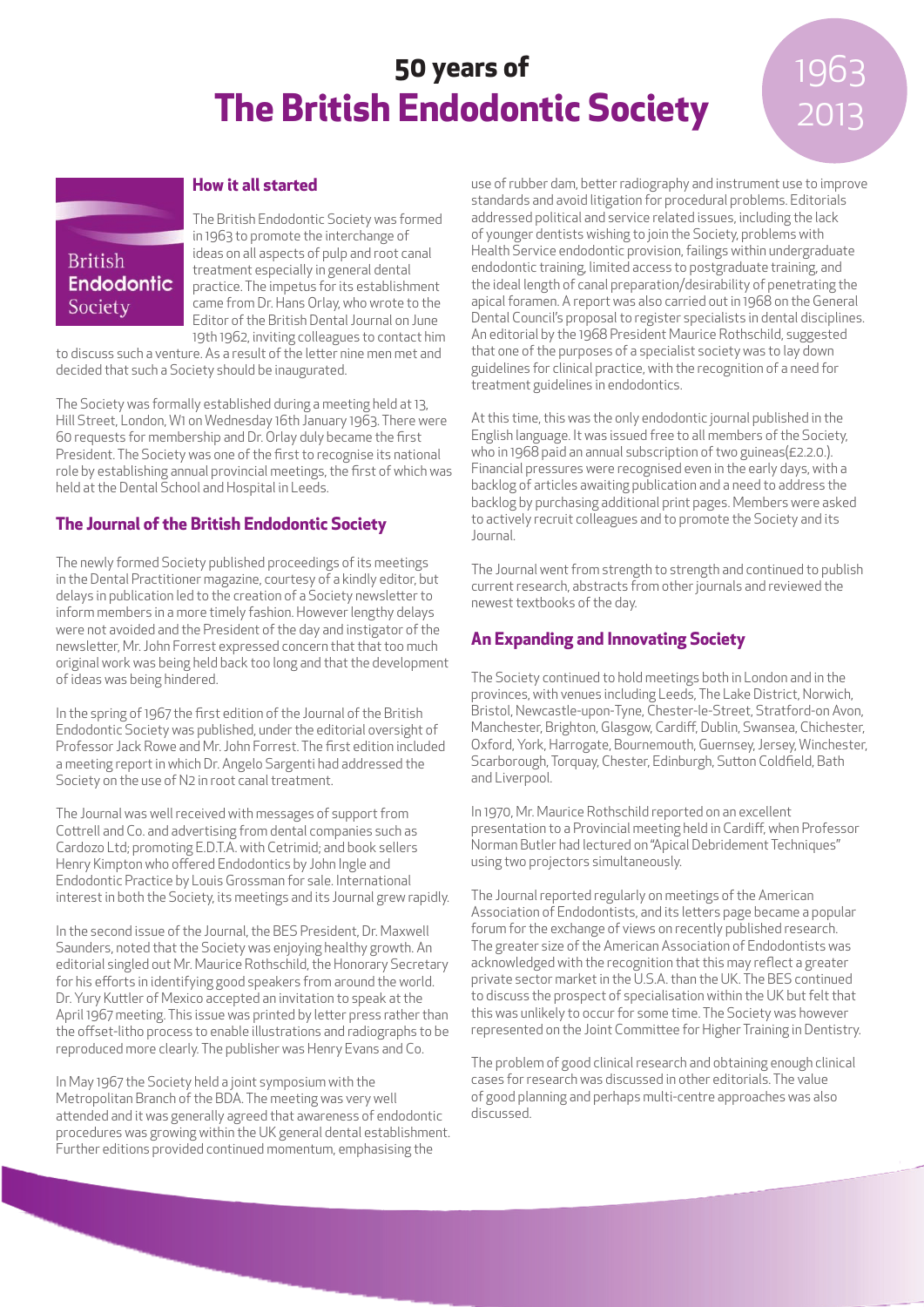#### **The Birth of Implant Dentistry**

A further editorial in 1970 discussed the activities of various Implant Societies and the growing use of endosseuos implants. An editorial suggested "screwing of a tooth support" into the edentulous space would be an ideal solution to replace a missing tooth, avoiding the preparation of adjacent teeth to construct a bridge. There was much discussion on the types of implants available and the recent evidence that bone had been demonstrated to form against the surface of one type of implant.

#### **Some Highlights from the 1970s**

In 1971, an editorial reported on a Dental Trade Show in Munich that was incorporated into a dental meeting, suggesting that such a model would be a welcome development for future BES meetings.

In 1972, an enlarged issue of the Journal was published to celebrate the entry of the United Kingdom into the European Economic Community. It was hoped that this union would bring the Journal to the attention of new readers in the Continental Europe.

In 1973 there was a report on a successful collection of table clinics presented at the Annual Provincial Meeting in Oxford. The meeting also disclosed that due to a reorganisation of the publisher, the Society had been offered the copyright of the Journal. A decision was made to acquire the Journal and assume greater responsibility for it's publication for the future publication.

In 1974, the American Association of Endodontists, the American Dental Society of Europe and the British Endodontic Society held a joint meeting in London on 30th-31st June.

In 1975, the inaugural meeting of the British Endodontic Society Study Club was held at the Columbia Club, Lancaster Gate, London. It was hoped that further study clubs would be established outside London to continue this idea.

Also in 1975, the Journal of the British Endodontic Society welcomed a second English language publication in endodontics, with the first edition of the Journal of the Endodontics. The BES expressed a wish that the new journal would neither be parochial nor doctrinaire and that material published would reflect a liberal approach to the subject.

In the same year, the new President Mr. Fred Harty reviewed the first twelve years of the Society and reported that it was active in the following fields:

Two, two day meetings per annum, aimed at both the general practitioner and the endodontic teacher.

Providing a limited number of postgraduate lectures and courses organised on basic and specialised subjects.

Using the Journal to actively promote endodontics in the United Kingdom.

Using the study club to encourage practitioners in the field of endodontics.

Mr. Harty wrote to all the previous Presidents of the Society to gauge their opinion on formulating both a short and long term policy for and future aims of the Society. There was a great deal of debate amongst them at this time as to whether the Society should remain as a separate entity or merge with another branch of dentistry. There were advocates of both but no agreement was reached on which branch of dentistry endodontics was closest to. Dentistry in the Americas was noted to have moved towards recognising

specialisation in endodontics but the predominant opinion within the Society at the time was that endodontics was too narrow a subject to exist on its own. Concern was expressed that if a speciality was established, it might theoretically be possible for a young graduate to become a "specialist" without knowing what dentistry was all about.

It was agreed that in order to fulfil the original aims of the Society, the following action was needed:

Teaching groups should be formed, prepared to travel and teach in all regions of the country.

An endodontic teacher's workshop should be set up to consider the teaching of the subject at undergraduate level.

Joint meetings should be undertaken with other societies. The Society should become more active in the investigation and assessment of new materials and techniques.

In 1976 there was a joint two day joint meeting of the British Endodontic Society and the British Society for Restorative Dentistry held at the Royal College of Surgeons in London.

#### **The Journal of the British Endodontic Society under BES Control**

The Journal had come under complete control of the Society in 1973 after a reorganisation of the publishers, Evans and Co. During this time the Society was offered the copyright of the Journal and chose to acquire it and assume responsibility for its publication. The Editor of the Journal at this time was Dr. Richard Johns with Professor Jack Rowe as Consultant Editor.

Significant changes to the journal format quickly followed, including an expansion of the abstracts section to expose readers to important developments in other journals and areas of research. It was noted that the task of writing these précis had fallen on colleagues within the Society and a debt of gratitude was noted. Further stylistic alterations were included to improve readability and facilitate the marking of interesting articles by readers.

In 1977 the subscription to the British Endodontic Society was £5 per annum, which included 2 issues of the Journal. Back numbers were also available on request as well as bound copies.

In 1978 the first workshop on the teaching of Endodontics in the Dental Schools of the United Kingdom and Ireland was held at the Eastman Dental Hospital, London on 17th-18th October.

In 1979 the Society decided to adopt its own badge to be used on notepaper certificates and presentation plaques. It was noted at the time that the council were divided on this issue and members were offered a prize of £20 to design such a badge.

An annual student essay prize was also established for undergraduates with a first prize of £100 and a second one of £50 for the best essay on a chosen topic.

In 1979 The Greater London Endodontic Study Club meeting was held in Sardinia with Mr. Fred Harty as principal speaker. The meeting was held at the Hotel Residence Park on the Costa Smeralda and cost £165, including flights from Gatwick by British Caledonian.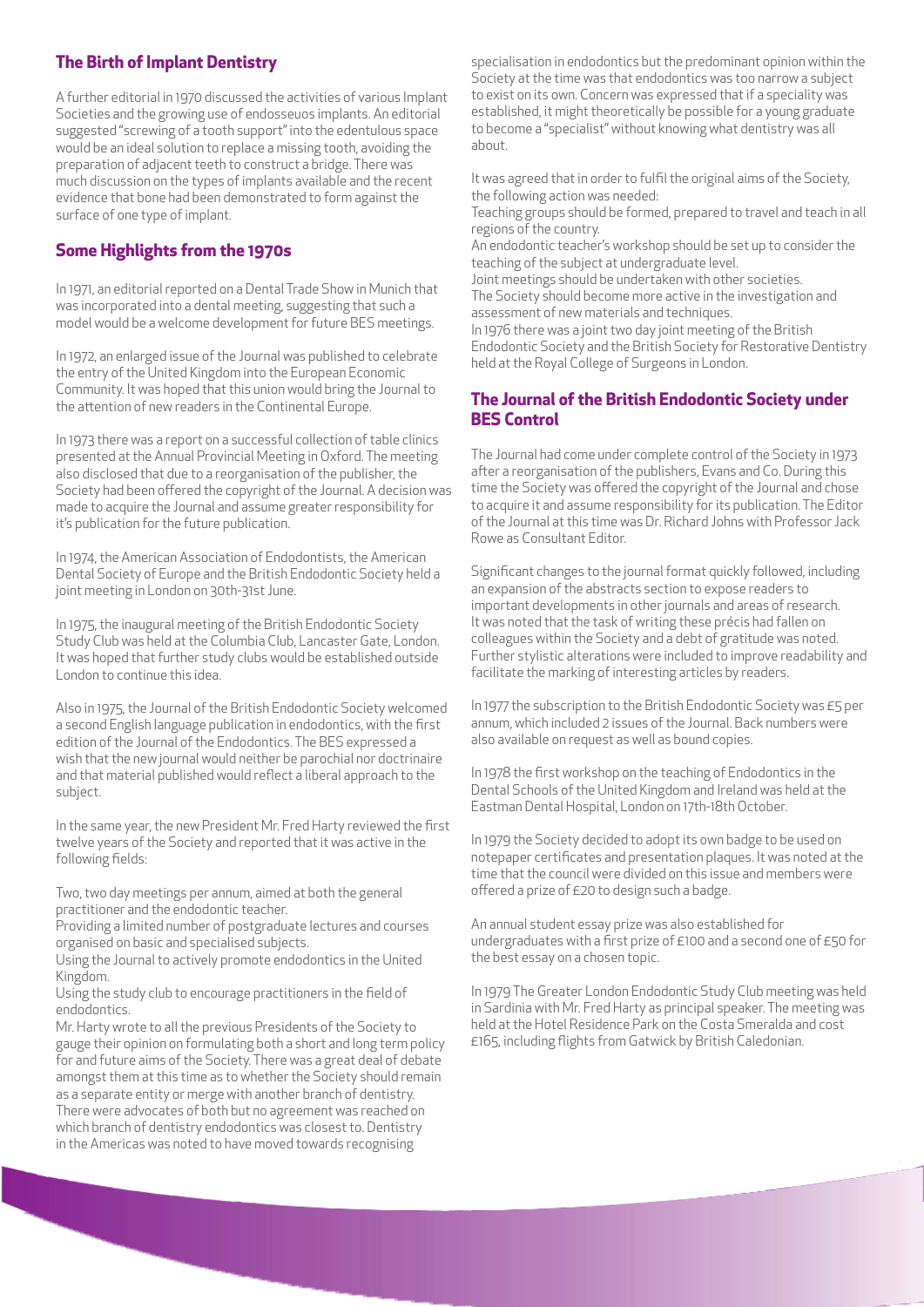#### **Blackwell Scientific Publications**

By the end of 1979, a number of issues arose that led to changes in the format of the Journal. Hobbs of Southampton, a small family printing firm, decided that the high technical demands of publication precluded them from continuing with production. An editorial at the time praised them for their punctual and meticulous preparation of each of the six volumes of the journal they had produced.

Blackwell Scientific Publications Limited of Oxford, a publishing house of international repute was approached to take on the role. The Society recognised the immense work of the former Editor Dr. Richard Johns who had been responsible not only for the editing manuscripts between 1975 and 1979 but also for the routine day to day tasks which were necessary for Journal publication. The arrangement with Blackwells included access to a sub-editorial team who would take over the "mechanical functions" of the Editor and much of the day to day administration.

As the Society developed and expanded, it became increasingly obvious that it was beginning to take on a more international role and that in order to fulfil this role the Journal needed to expand. The International membership of the Society was also now greater than the U.K. membership.

Taking all this into account, during the Presidency of Dr. John Lilley, the Journal was re-launched as the International Endodontic Journal. It was hoped that the change in title would reflect these changes and that the content of the journal would continue to appeal to both specialist endodontists and general practitioners.

The first edition of the International Endodontic Journal was published in 1980, with Mr. Fred Harty as Honorary Editor, Dr. Tom Pitt-Ford as Honorary Assistant Editor and Professor Jack Rowe the Consultant Honorary Editor. The editorial board was enlarged to include representatives from Australia, Denmark, France, the Netherlands, Norway, South Africa, Sweden and the United States of America. Negotiations were begun to make the International Endodontic Journal the official publication of other Endodontic Societies as well as that of the British Endodontic Society.

An editorial in 1980 congratulated and gave thanks to the foresight of the President John Lilley and the Council of the British Endodontic Society for allowing these great changes to take place.

These changes led to the Journal prospering greatly. Further sections were added to the Journal and eventually four editions of the journal were published each year. The Journal gradually became adopted as the official Journal of a number of International Societies and at the time of writing, more than twenty endodontic societies enjoy affiliation with it.

The British Endodontic Society goes from strength to strength The British Endodontic Society also continued to prosper, maintaining its traditions of two meetings per year and attracting presentations from the most renowned experts in the field.

In 1981, the BES commissioned a survey to examine how root canal treatment was performed by dentists in England. A questionnaire was sent to 3000 registered dentists working in both NHS, private and salaried positions and selected at random in nine geographical areas and the Armed Forces. The response rate was however low at 930 useable replies. Although the report cautioned generalizing the findings of the report the findings were a useful insight into the practice of endodontics in the UK at the time.

In 1982, the Annual General Meeting of the BES instructed the Council to convene a Working Party to produce a set of basic endodontic guidelines. A working party was set up consisting of Professor A.H.R. Rowe, Mr. C. Stock, Dr. K. Ahlberg, Mr. J. Webber and Mr. B. Leigh. In formulating the guidelines, the Working Party took into account the following factors:

What they considered to be generally accepted endodontic opinion. Generally accepted teaching practice.

The consensus view of their own endodontic opinion and practice. Trends in current endodontic literature.

In March of 1983 the A.G.M accepted the guidelines and released them to members of the Society. It was also agreed that the findings should be published generally. The guidelines received widespread approval from schools and practitioners alike.

Joint meetings also continued with other societies, such as in 1982, when the Society arranged a joint Regional two day meeting with the British Paedodontic Society in Bournemouth.

In 1983 the British Endodontic Society introduced a new logo to be used on all official stationary and based on the international symbols for root canal instruments.

#### **The European Society of Endodontology**

In 1983 the first meeting of a newly formed European Society of Endodontology took place in Venice, Italy on 14th-16th October with the theme "Endodontics in Europe". There were twelve member nations at the outset and membership of the new Society (through country representatives) was open to all registered medical and dental practitioners. The aim was to promote and advance the study and practice of endodontics in order to benefit the public. Meetings were to be held every two years. The first meeting attracted over 250 dentists with 28 speakers from 10 countries. Members of the British Endodontic Society were involved in the formation of this new Society and had considerable influence on its development. The first BES representative to the new Society from the British Endodontic Society was Mr. Chris Stock. The BES successfully hosted two ESE Congresses, one in London in 1993 and one in Edinburgh in 2009, both bringing internationally renown speakers to the UK. The 2009 event attracted over 1600 delegates.

In 1986 the International Endodontic Journal increased its publications to six issues per year and it was noted that its readership had continued to increase.

#### **Silver Jubilee Celebrations**

In 1988 the British Endodontic Society celebrated its silver jubilee. At the Spring Scientific Meeting in London in March, the celebrations commenced with the installation of the 25th President, Mr, Issadore Geffner from Newcastle. Festivities continued at the regional meeting in Newcastle, when all the past Presidents (with the exception of Dr Hans Orlay who had sadly died in 1985) were assembled. It was recorded that the Society had continued to appeal to general dental practitioners and had not tried to become an exclusive group of specialists. Note was also made that when the Society was established in 1963, the practice of endodontics in the UK was limited, and though pulp treatment in molars was not uncommon, it was often performed with formaldehyde pastes following little or no root canal instrumentation.

Worthy triumphs of the Society had included success in pressing for changes in the payments to NHS General Practitioners for root fillings, relating payment to the type of tooth rather than the former blanket categories of vital and septic. It continued to press for an alteration of the fee structure to promote the quality of endodontic provision in the NHS.

Society membership had grown to nearly 500.